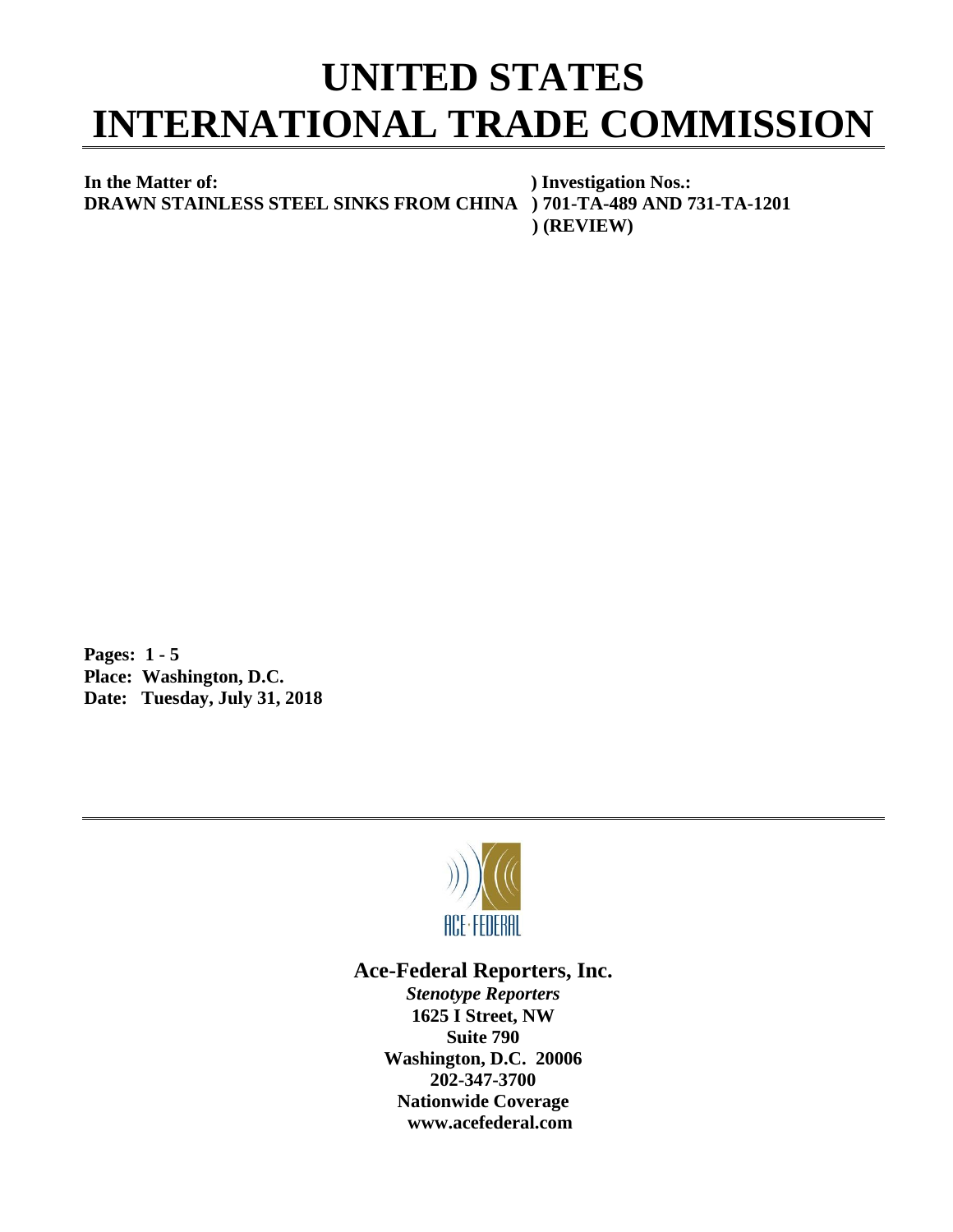| $\mathbf 1$  | UNITED STATES OF AMERICA                               |                          |
|--------------|--------------------------------------------------------|--------------------------|
| $\mathbf{2}$ | BEFORE THE                                             |                          |
| 3            | INTERNATIONAL TRADE COMMISSION                         |                          |
| 4            |                                                        |                          |
| 5            | $-$ - - - - - - - - - X                                |                          |
| 6            | IN THE MATTER OF:                                      | : Investigation Numbers  |
| 7            | DRAWN STAINLESS STEEL SINKS : 701-TA-489 AND           |                          |
| 8            | FROM CHINA                                             | $: 731-TA-1201$          |
| $\mathsf 9$  |                                                        | : $(REVIEW)$             |
| 10           | $-$ - - - - - - - - - - - - $-$                        |                          |
| 11           |                                                        |                          |
| 12           |                                                        |                          |
| 13           |                                                        | Tuesday, July 31, 2018   |
| 14           |                                                        | Main Hearing Room        |
| 15           |                                                        | U.S. International Trade |
| 16           |                                                        | Commission               |
| 17           |                                                        | 500 E Street SW          |
| $18\,$       |                                                        | Washington, DC           |
| 19           |                                                        |                          |
| 20           |                                                        |                          |
| 21           | The hearing commenced, pursuant to notice at 9:30      |                          |
| 22           | a.m., before the Commissioners of the United States    |                          |
| 23           | International Trade Commission, the Honorable David S. |                          |
| 24           | Johanson, Chairman, presiding.                         |                          |
| 25           |                                                        |                          |

Ace-Federal Reporters, Inc.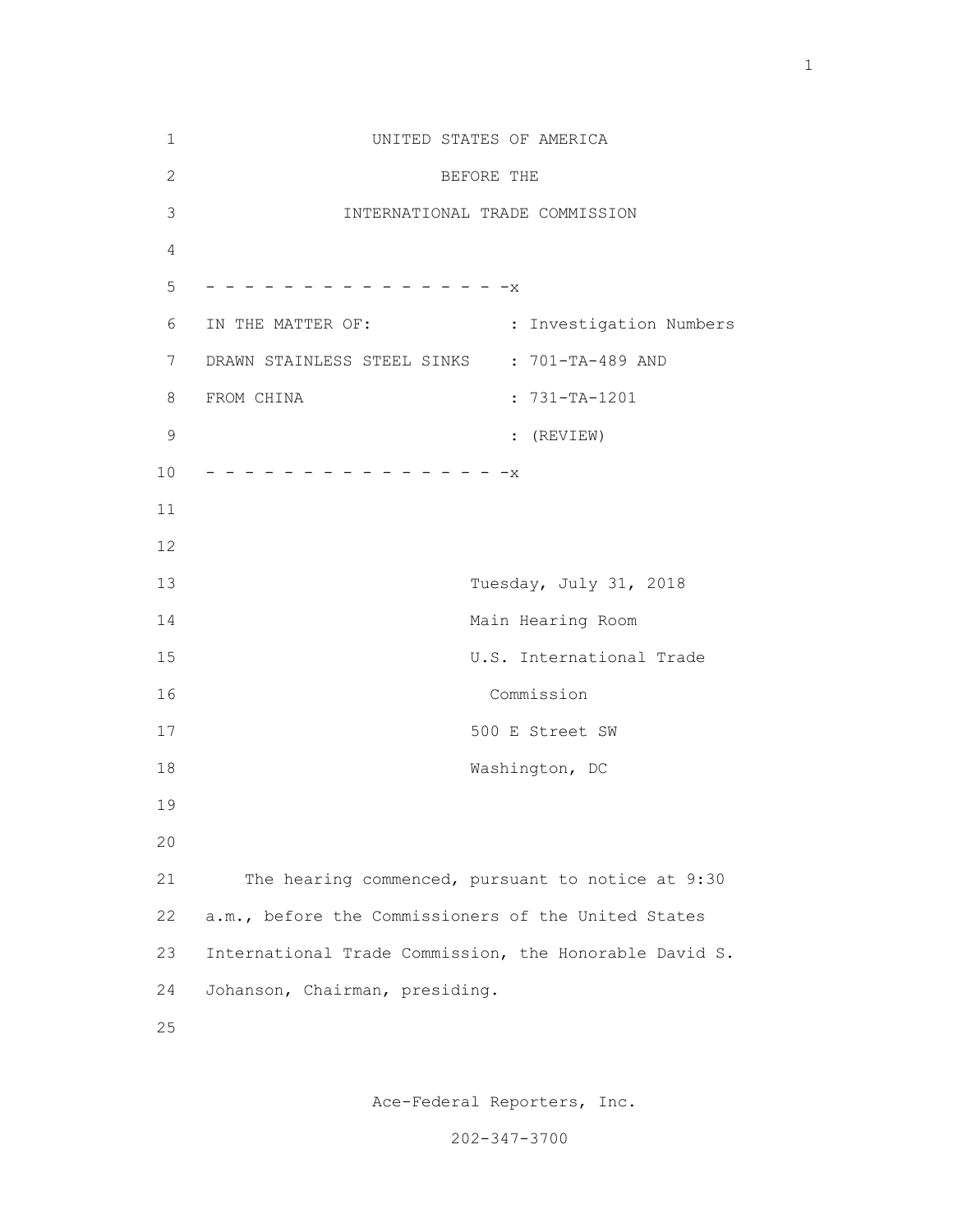1 APPEARANCES:

| $\mathbf{2}$   | On behalf of the International Trade Commission:        |
|----------------|---------------------------------------------------------|
| 3              | Commissioners:                                          |
| $\overline{4}$ | Chairman David S. Johanson (presiding)                  |
| 5              | Commissioner Irving A. Williamson (via telephone)       |
| 6              | Commissioner Meredith M. Broadbent                      |
| 7              | Commissioner Rhonda K. Schmidtlein (via telphone)       |
| 8              | Commissioner Jason E. Kearns                            |
| 9              |                                                         |
| 10             | William R. Bishop, Supervisory Hearings and Information |
| 11             | Officer                                                 |
| 12             | Tyrell Burch, Program Support Specialist                |
| 13             |                                                         |
| 14             | Staff:                                                  |
| 15             | Drew Dushkes, Investigator                              |
| 16             | Benjamin Allen, Attorney/Advisor                        |
| 17             | Nathanael Comly, Supervisory Investigator               |
| 18             |                                                         |
| 19             |                                                         |
| 20             |                                                         |
| 21             |                                                         |
| 22             |                                                         |
| 23             |                                                         |
| 24             |                                                         |
| 25             |                                                         |

Ace-Federal Reporters, Inc.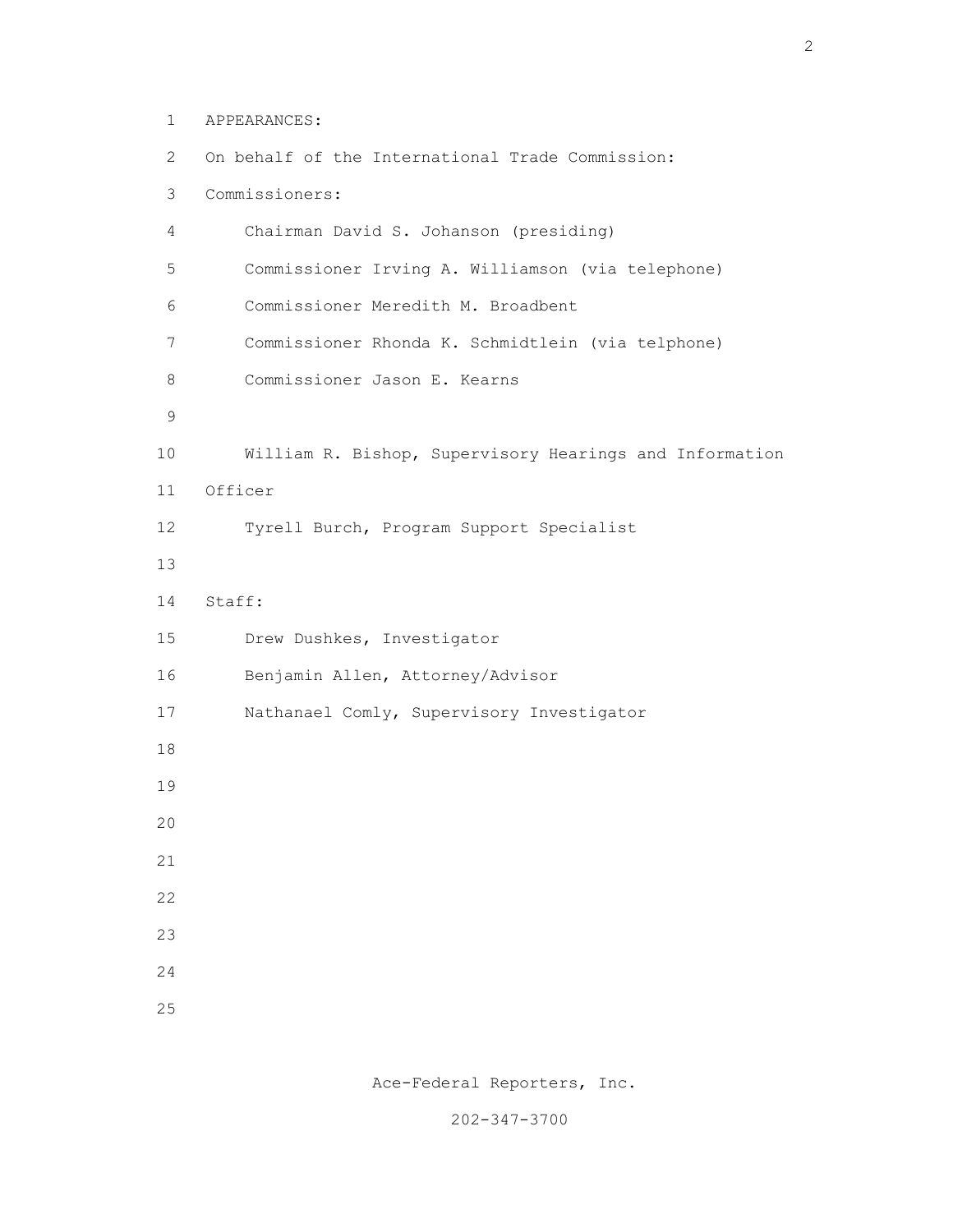| $\mathbf 1$       | PROCEEDINGS                                                 |
|-------------------|-------------------------------------------------------------|
| $\overline{c}$    | (9:32 a.m.)                                                 |
| 3                 | CHAIRMAN JOHANSON: Good morning. This meeting               |
| 4                 | of the U.S. International Trade Commission will now come to |
| 5                 | order. Welcome to Commissioners Williamson and              |
| 6                 | Schmidtlein, who are participating by telephone.            |
| 7                 | COMMISSIONER SCHMIDTLEIN:<br>Good morning.                  |
| 8                 | COMMISSIONER WILLIAMSON: Good morning.                      |
| 9                 | CHAIRMAN JOHANSON: I understand that there are              |
| 10                | no agendas for future meetings, minutes, ratification lists |
| 11                | or outstanding action jackets to consider. Next, we turn    |
| $12 \overline{ }$ | to the vote on the review of Investigation Number           |
| 13                | 701-TA-489 and 731-TA-1201 concerning the imports of drawn  |
| 14                | stainless steel sinks from China.                           |
| 15                | Welcome to Mr. Comly and the staff who                      |
| 16                | participated in these investigations. Are there any         |
| 17                | questions for the staff? Are there any additions or         |
| 18                | corrections to the staff report?                            |
| 19                | Nate Comly, Office of<br>MR. COMLY:                         |
| 20                | Investigations. Chairman Johanson, the report may be        |
| 21                | approved subject to the corrections contained in the Office |
| 22                | of Investigations Memorandum INV-QQ-063 dated May 31, 2018. |
| 23                | Thank you.<br>CHAIRMAN JOHANSON:<br>Is there any            |
| 24                | objection to approval of the staff report? Hearing none,    |
| 25                | it is approved. Mr. Secretary, will you please call the     |

<u>3</u>

Ace-Federal Reporters, Inc.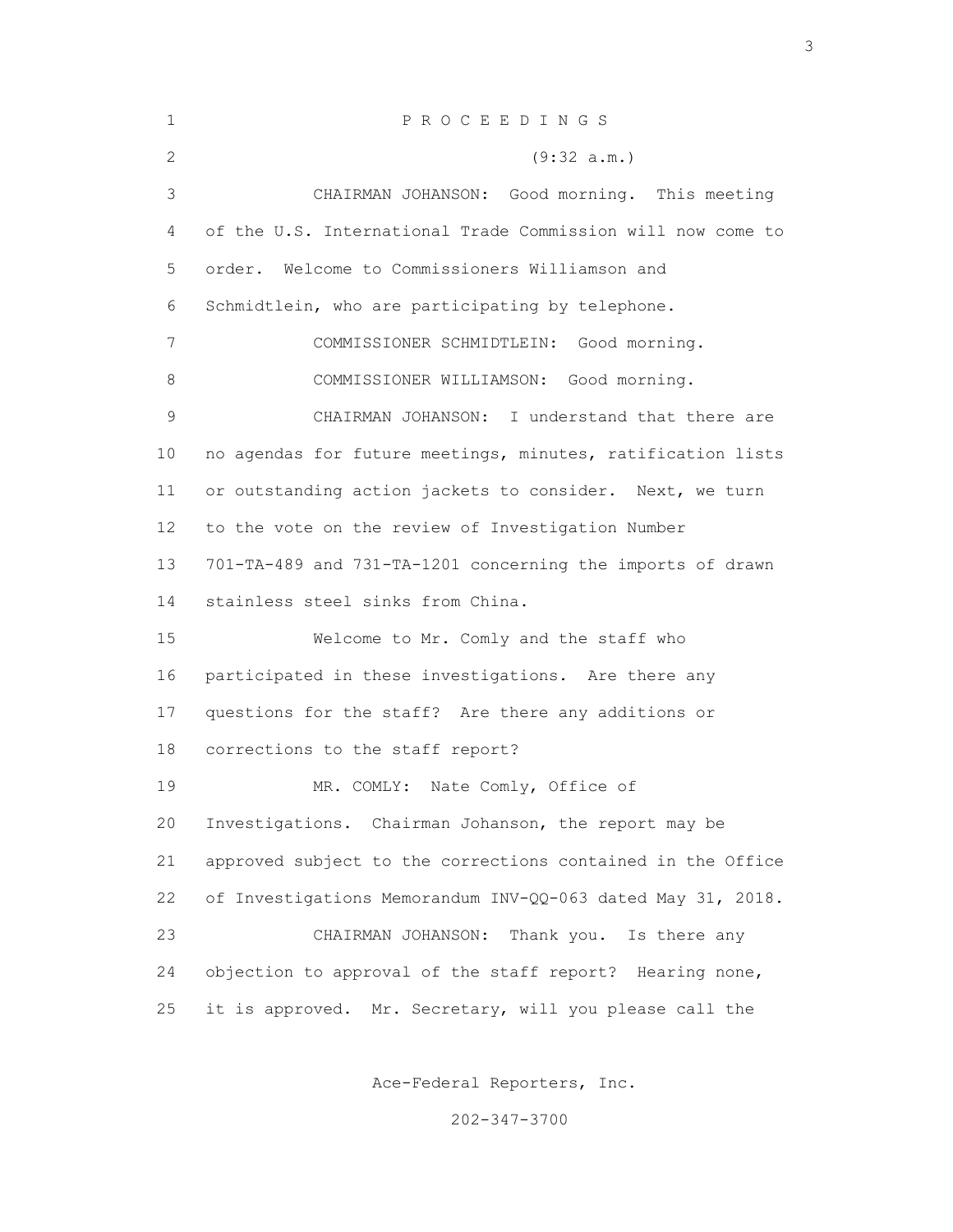1 roll. 2 MR. BISHOP: Commissioner Schmidtlein. 3 COMMISSIONER SCHMIDTLEIN: I vote in the 4 affirmative. 5 MR. BISHOP: Commissioner Johanson. 6 CHAIRMAN JOHANSON: I vote in the affirmative. 7 MR. BISHOP: Commissioner Kearns. 8 COMMISSIONER KEARNS: I vote in the affirmative. 9 MR. BISHOP: Commissioner Williamson. 10 COMMISSIONER WILLIAMSON: I vote in the 11 affirmative. 12 MR. BISHOP: Commissioner Broadbent. 13 COMMISSIONER BROADBENT: I vote in the 14 affirmative. 15 MR. BISHOP: Mr. Chairman, the Commission has 16 reached affirmative determinations. 17 CHAIRMAN JOHANSON: Thank you, Mr. Secretary. 18 Further information concerning these determinations will be 19 in the press release. These of the Commission are 20 currently scheduled to be completed and filed by August 21 13th, 2018. Thank you again to all the staff who 22 participated in these investigations. Seeing that there is 23 no other business before the Commission, this meeting is 24 adjourned. 25 (Whereupon the meeting was adjourned at 9:34 a.m.)

Ace-Federal Reporters, Inc.